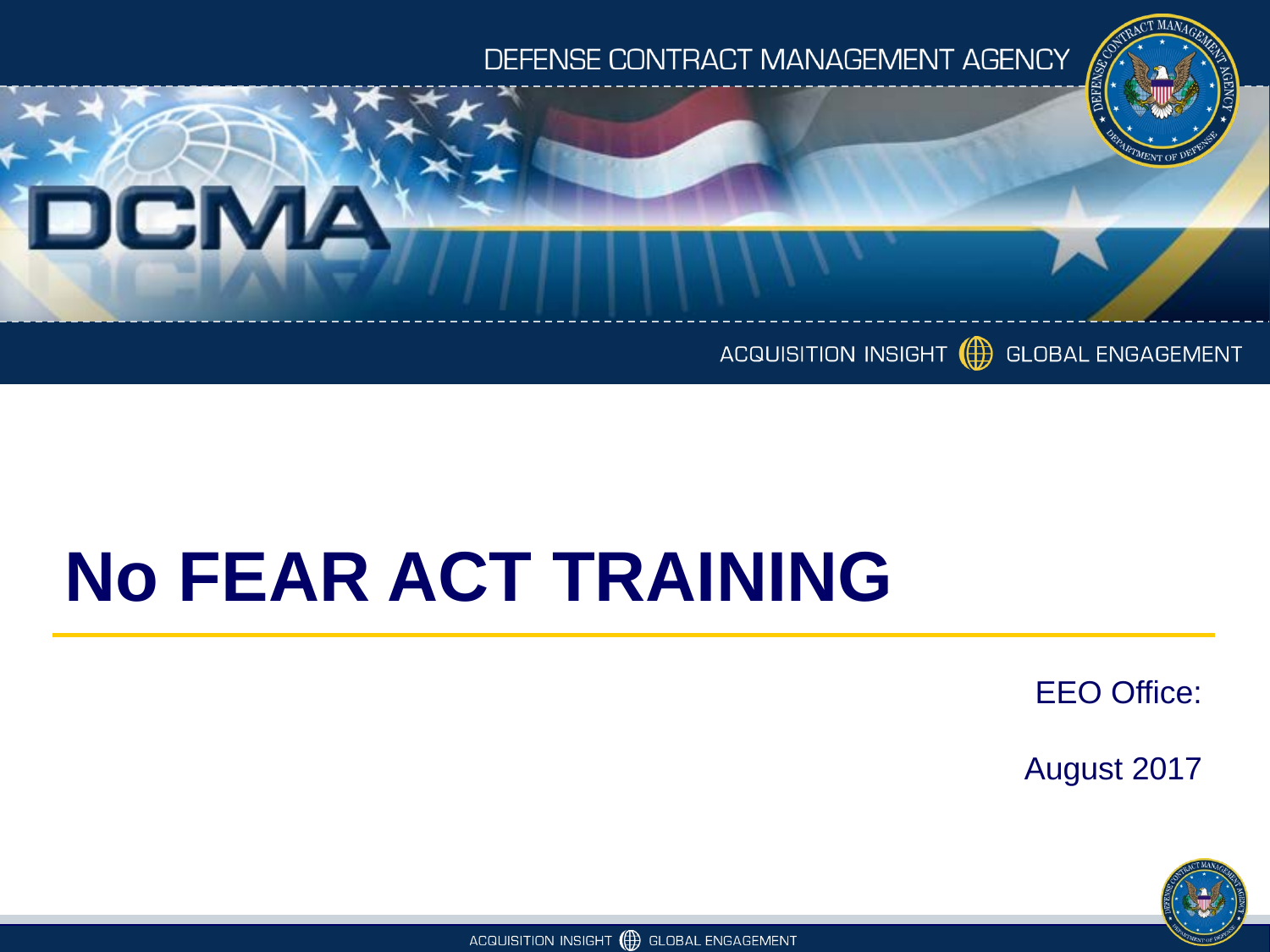



- **Purpose of No FEAR Training**
- **No FEAR Act Provisions**
- **Major Federal Anti-Discrimination Laws**
- **EEO Complaints Process**
- **Manager/Supervisor Responsibilities**
- **Whistleblower Protections**
- **Where to go for Help and Information**

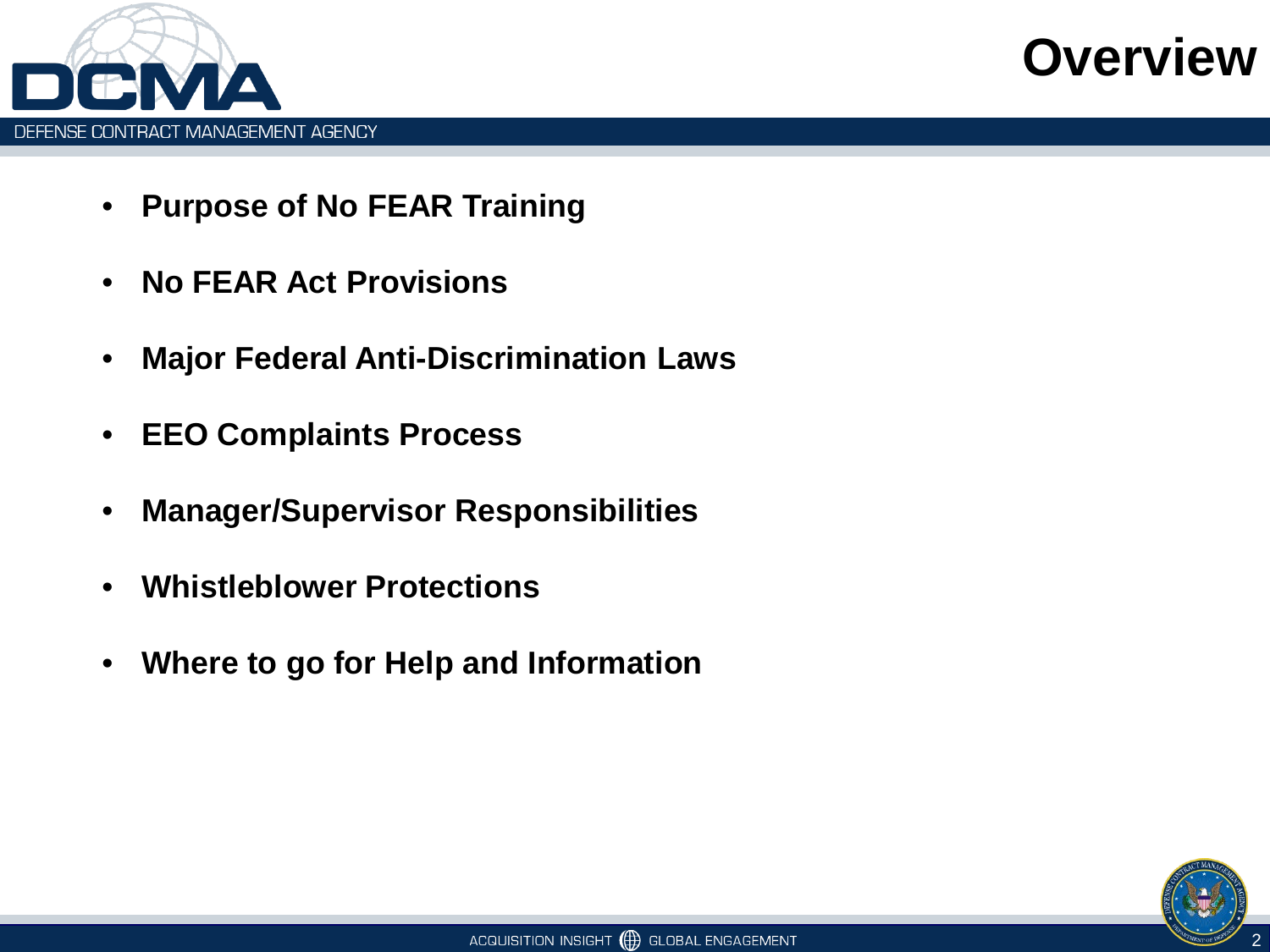

## **Why No FEAR Training?**

- **The No FEAR Act provides robust protection for the rights of federal employees, former employees and applicants for employment under existing discrimination, whistleblower protection and retaliation laws.**
- **The No FEAR Act training is required by law and will teach you about the Act and other laws prohibiting discrimination and retaliation in the federal workplace.**

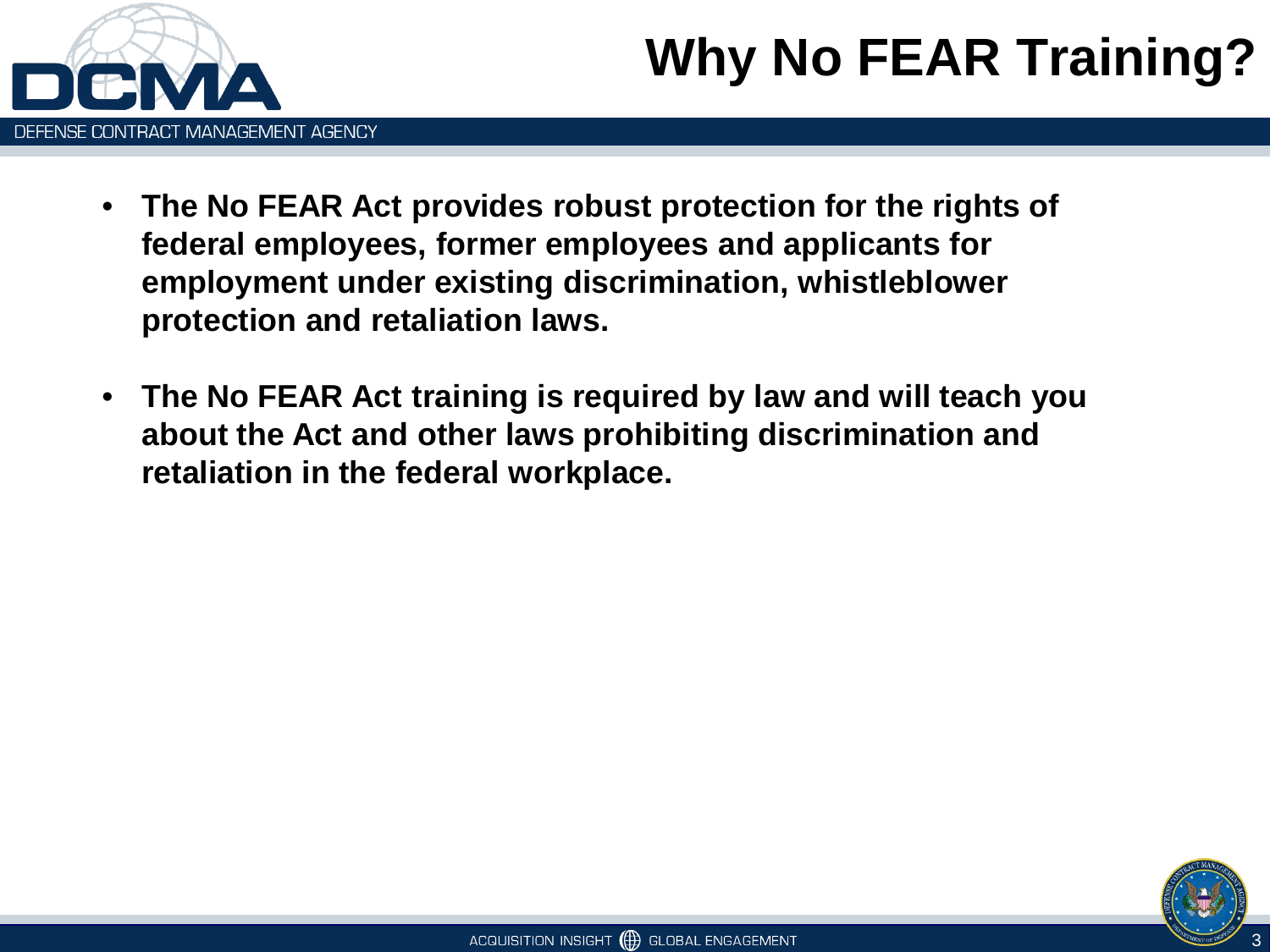

## **What is the No FEAR Act of 2002?**

- **Notification and Federal Employee Anti-Discrimination and Retaliation Act (No FEAR Act) – signed into law on May 15, 2002**
- **The Act may be reviewed at: <http://www.gsa.gov/portal/content/101344>**
- **The No FEAR Act requires that "… Federal agencies be accountable for violations of anti-discrimination and whistleblower protection laws" by:**
	- **Providing training and notice of employee rights**
	- **Paying judgments with agency funds**
	- **Posting notices of discrimination findings**
	- **Publishing data regarding complaints and outcomes**
- **View DCMA's No FEAR Act Notices and data at: [https://360.dcma.mil/directorate/DCO/SitePages/NoFearData.a](https://360.dcma.mil/directorate/DCO/SitePages/NoFearData.aspx) spx**

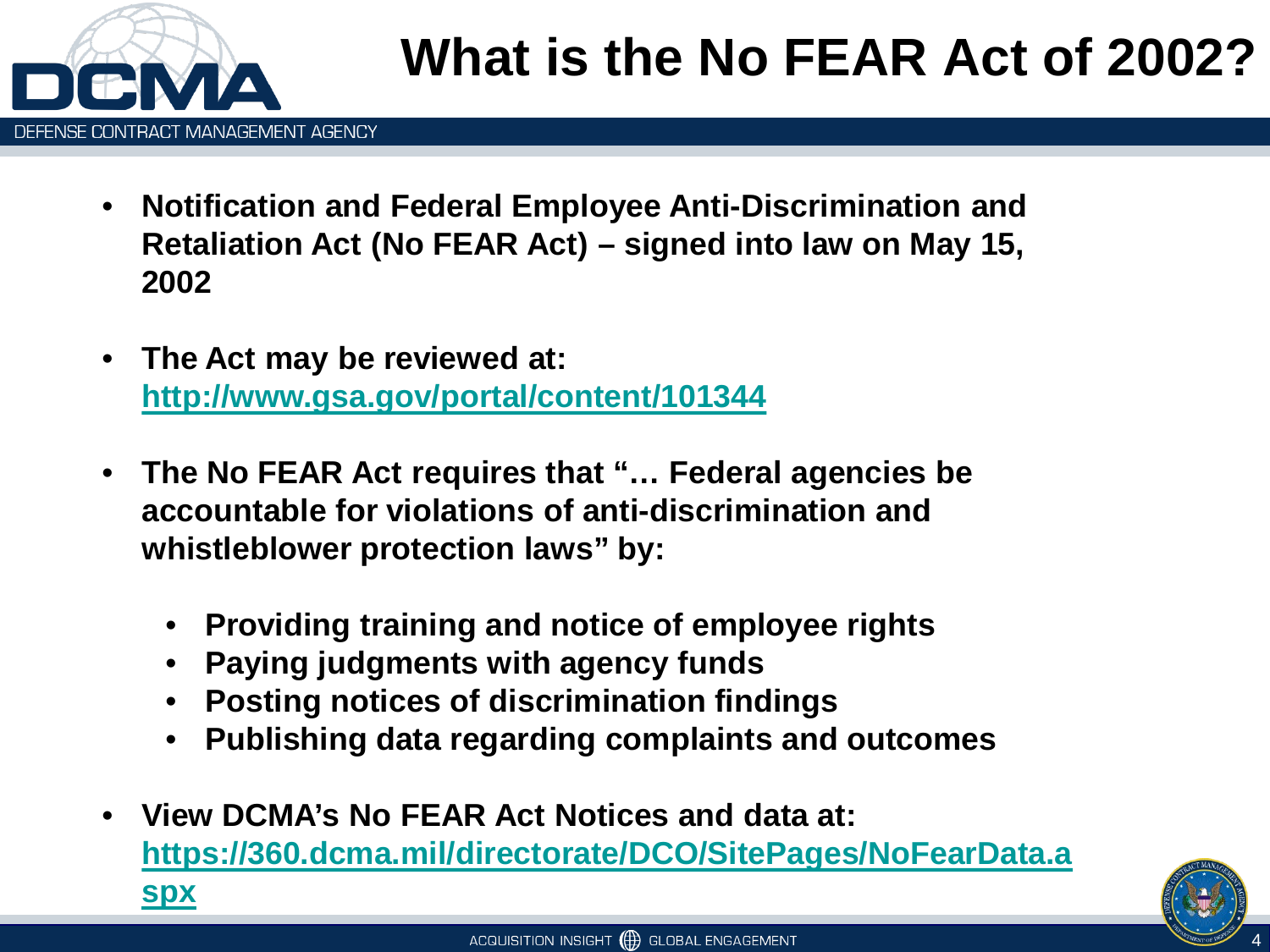

## **Anti-Discrimination Laws**

- **Federal employees and applicants are protected from illegal discrimination in employment matters, including harassment or hostile work environment, based on:**
	- **Race**
	- **Color**
	- **National origin**
	- **Religion**
	- **Sex (including pregnancy, gender identification, and sexual orientation when based on sex stereotyping)**
	- **Disability**
	- **Age**
	- **Genetic information**
	- **Reprisal**
	- **Or other unlawful factors**
- **Illegal discrimination occurs when one employee is treated differently than another employee and treatment is based on one of the bases identified above.**

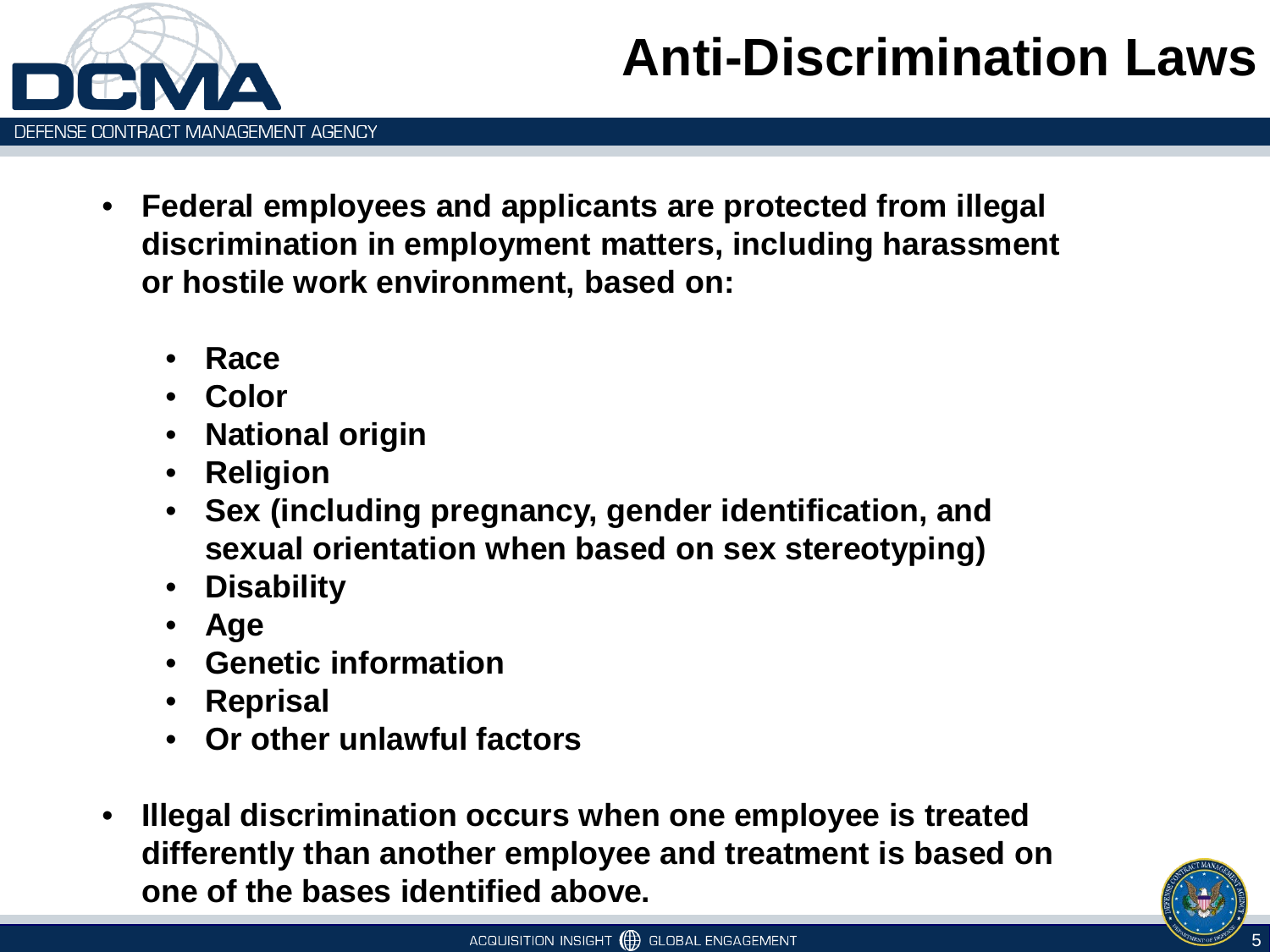

- **Anti-Discrimination laws protect employees from discrimination when terms and conditions of employment are affected.**
- **Types of covered employment actions include:**
	- **Hiring, assignments, training, promotions**
	- **Pay, leave, awards**
	- **Disciplinary and adverse actions**
	- **Requests for reasonable accommodation of disability or religious needs**

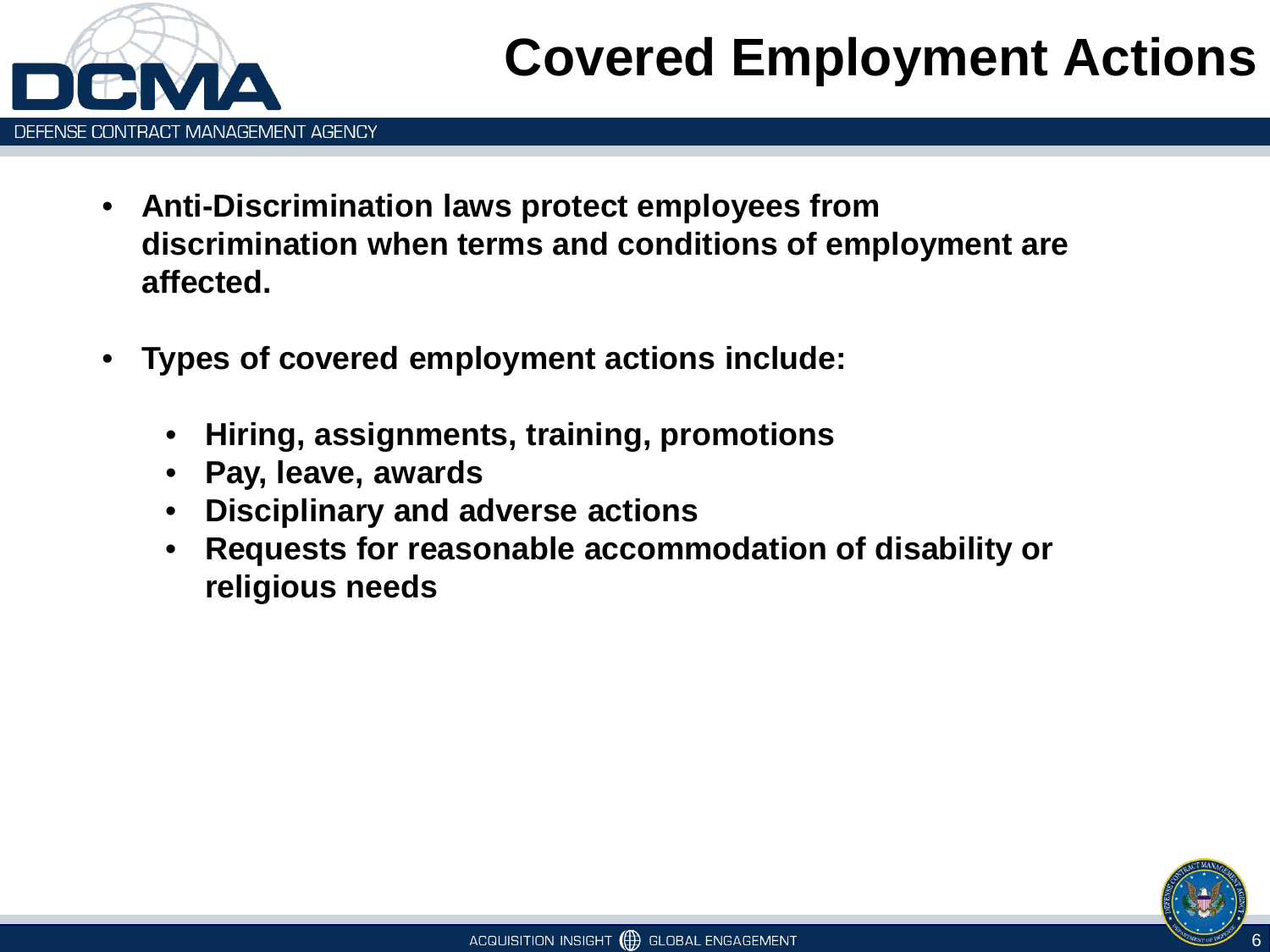

## **Title VII - Civil Rights Act of 1964**

- **Title VII of the Civil Rights Act of 1964, as amended, is the foundation of U.S. Anti-Discrimination laws for all Americans**
- **Prohibits employment discrimination on the basis of:**
	- **Sex (including sexual harassment or pregnancy discrimination)**
	- **Race**
	- **Color**
	- **National Origin**
	- **Religion**
- **Prohibits reprisal for participation in the complaints process**
- **Requires reasonable accommodation of employee religious practices unless it would cause undue hardship**

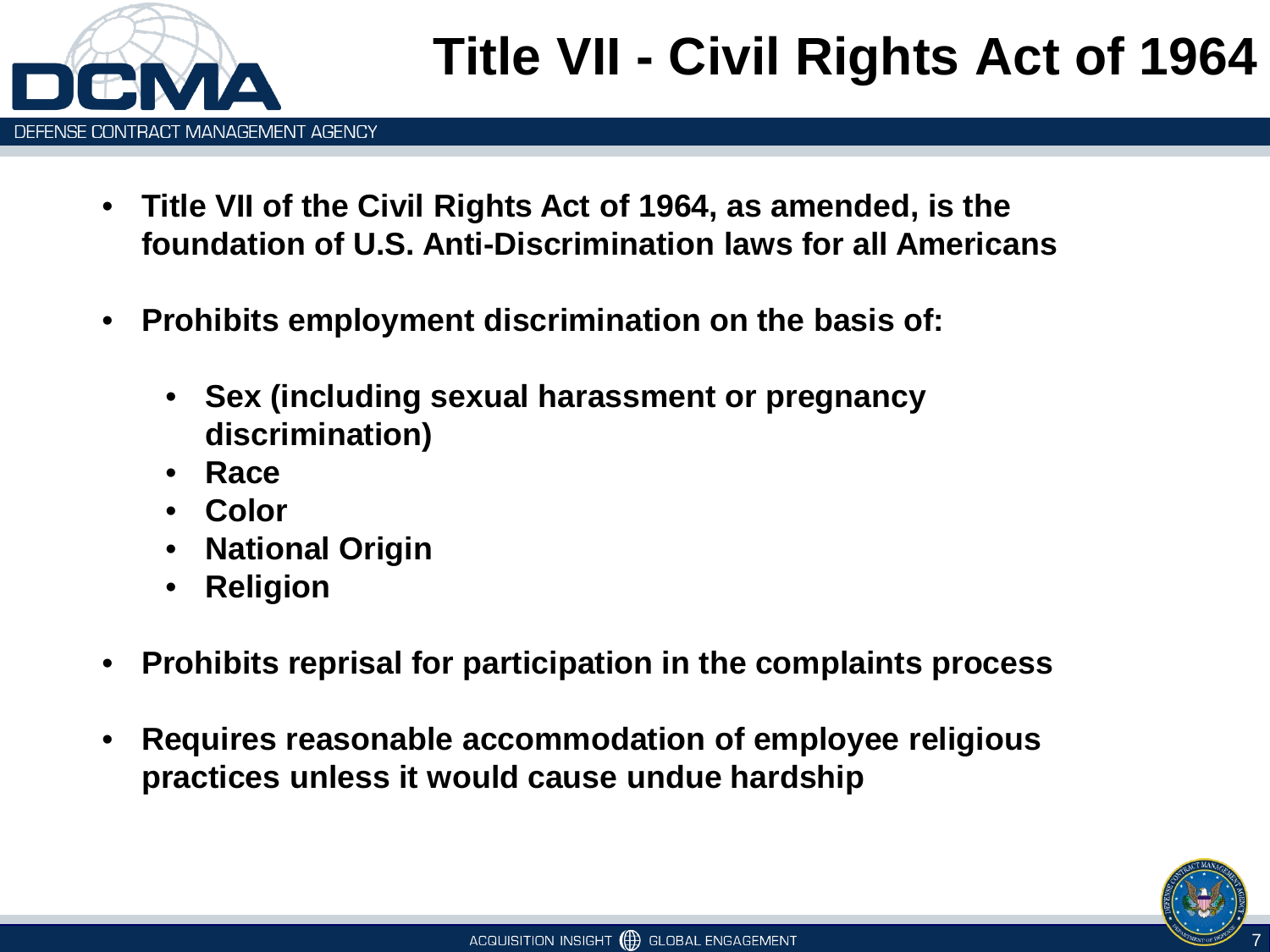

### **Age Discrimination in Employment Act (ADEA)**

- **ADEA prohibits discrimination against applicants and federal employees age 40 and over in employment decisions**
- **Protects older employees from employment actions based on stereotypes or stigmas associated with age**
- **Does not prohibit discrimination based on youth**
- **Enforcement procedure same as other discriminatory issues**

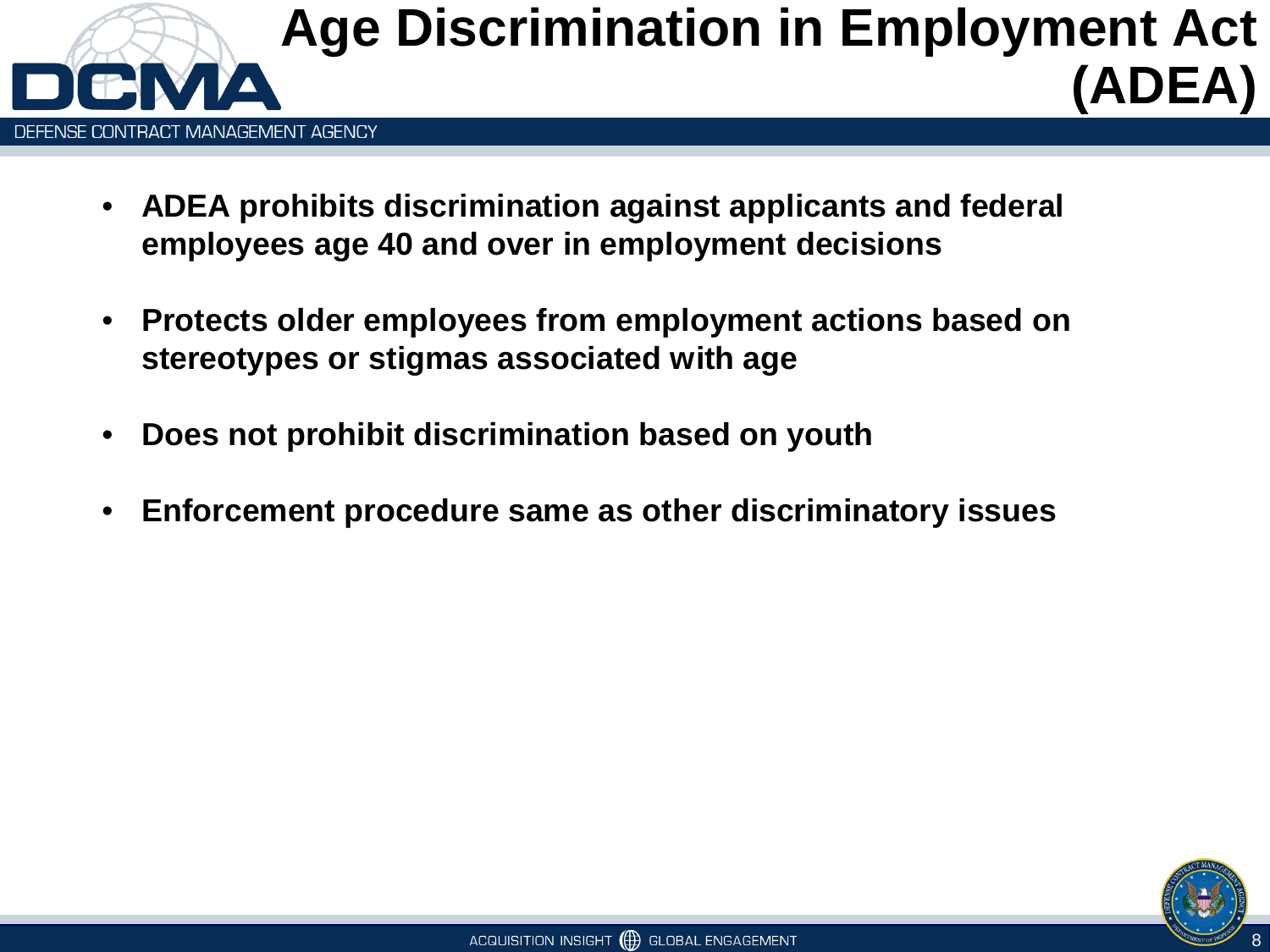

- **The ADA prohibits private employers, state and local governments, employment agencies and labor unions from discriminating against qualified individuals with disabilities in:**
	- **Job application procedures**
	- **Hiring, firing, advancement**
	- **Compensation, job training, conditions and privileges of employment**
- **The 1992 Rehabilitation Act amendments applied most ADA standards to the Federal government**

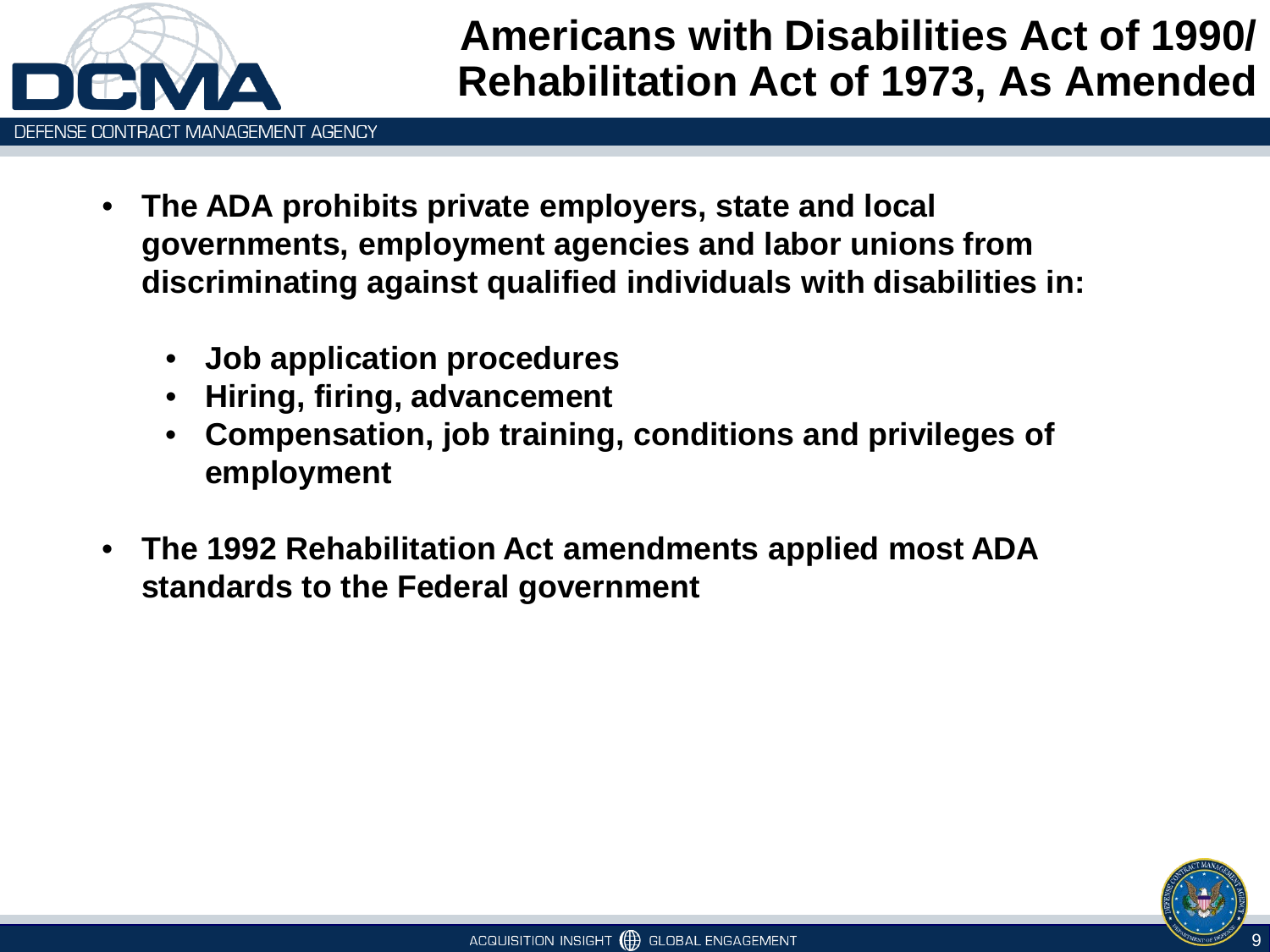

- **Prohibits employment discrimination against individuals with disabilities**
- **A "disability" is a physical or mental impairment that substantially limits one or more major life activities including:**
	- **Seeing, hearing, breathing**
	- **Walking**
	- **Performing manual tasks**
- **A "disability" is not:**
	- **A temporary or short term illness**
	- **Inability to work in one job type, for one supervisor, in one location**
- **Employee must be qualified for position**
- **Employee is not qualified if unable to perform the essential functions of the job with or without reasonable accommodation**

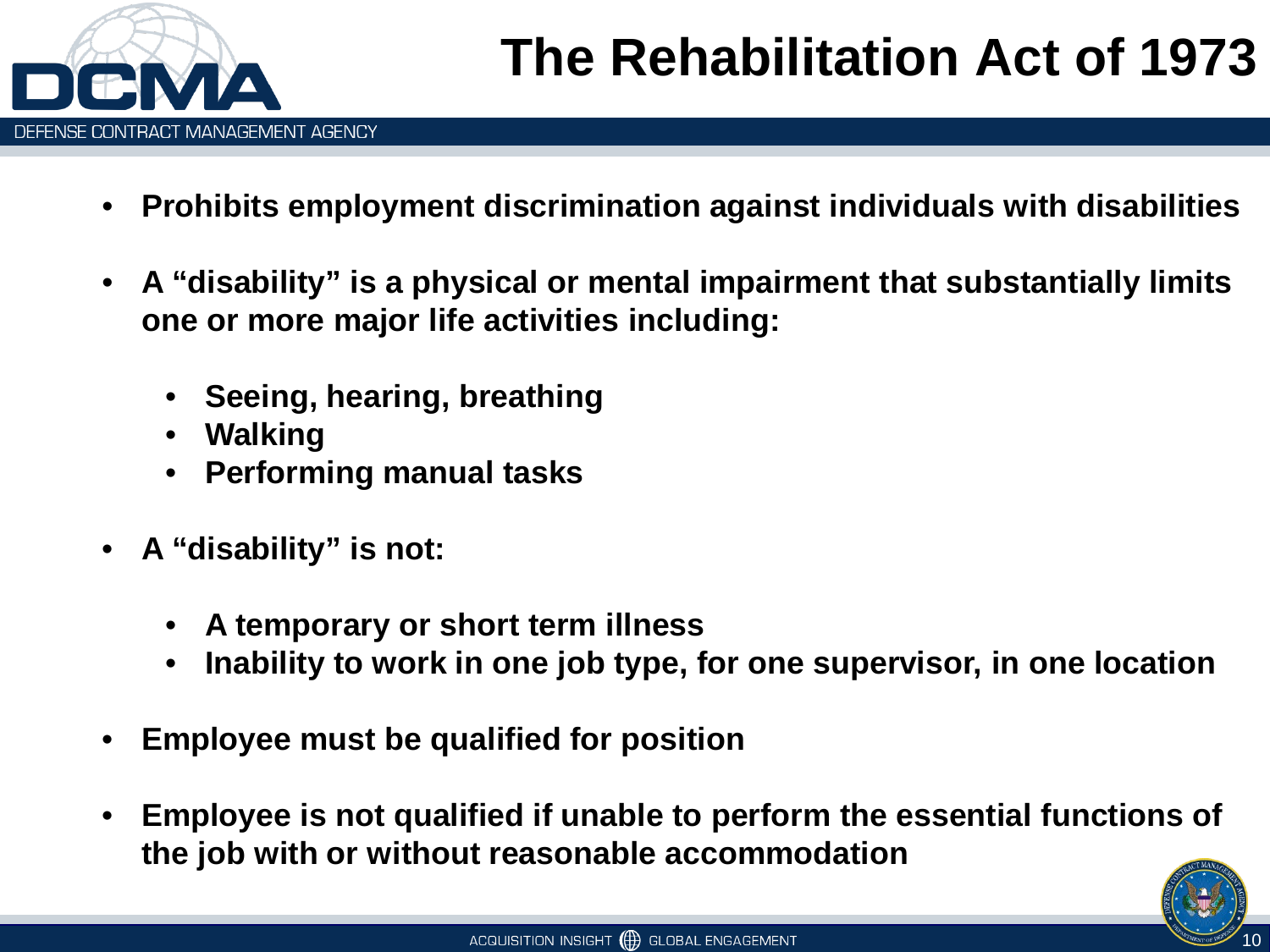

- **Agency must consider "reasonable accommodation" for disabled employees or applicants meaning:**
	- **An adjustment to the work situation or environment**
	- **Enables the employee to perform the essential functions of the job**
	- **Is not an undue hardship to the agency**
- **Not required to provide accommodations specifically requested by employee; must only provide reasonable, effective accommodation**
- **No obligation by the agency to change performance standards or eliminate essential functions of position as a reasonable accommodation**
- **Must restrict use of pre-employment or employment criteria that would screen out individuals with disabilities**

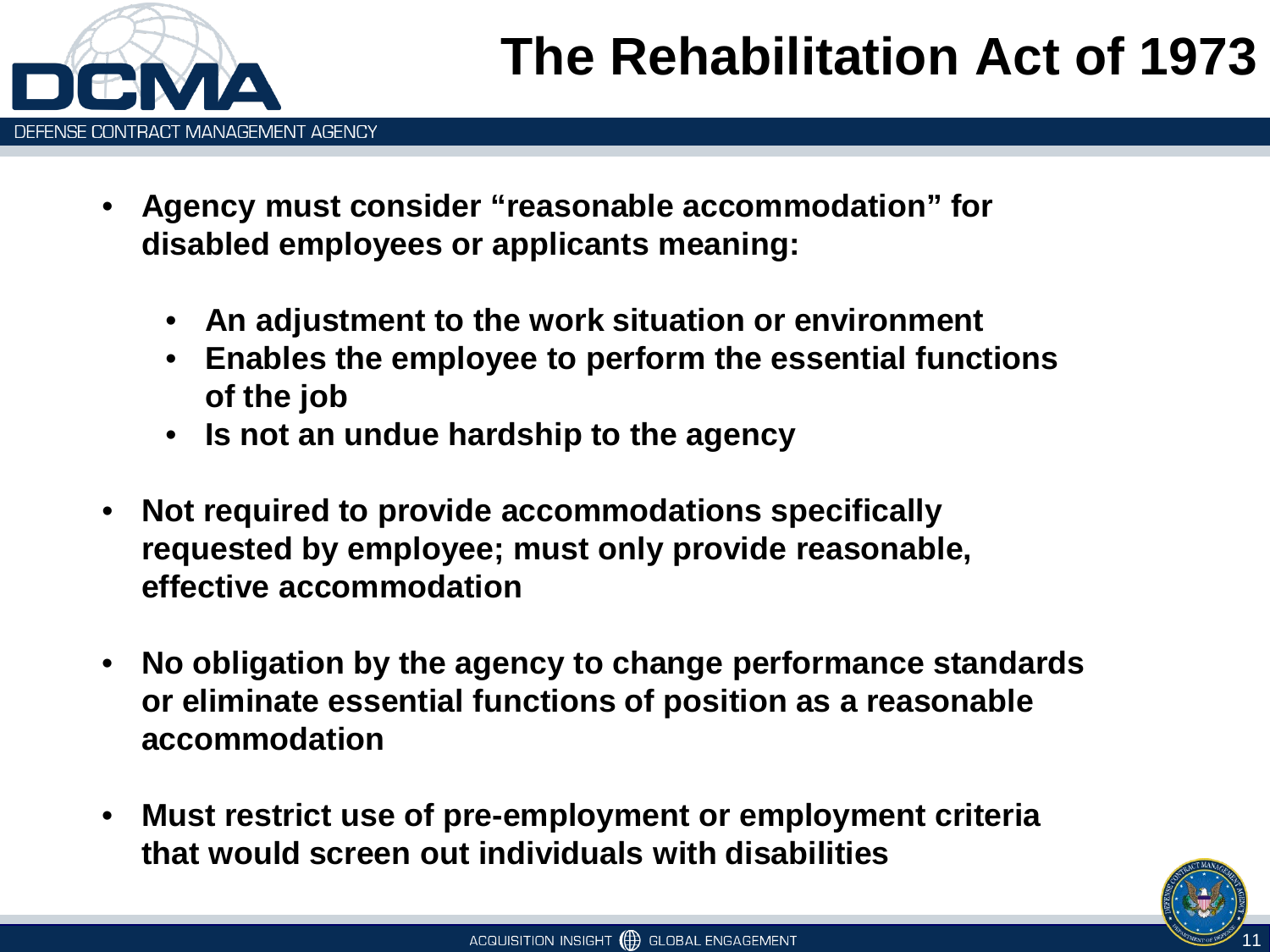

- **Employers may not pay unequal wages to men and women who perform jobs that:**
	- **Require substantially equal skill, effort and responsibility**
	- **Are performed under similar working conditions within the same establishment**
- **Pay differentials are permitted if based on:**
	- **Seniority, merit**
	- **Quantity or quality of production**
	- **A factor other than sex**

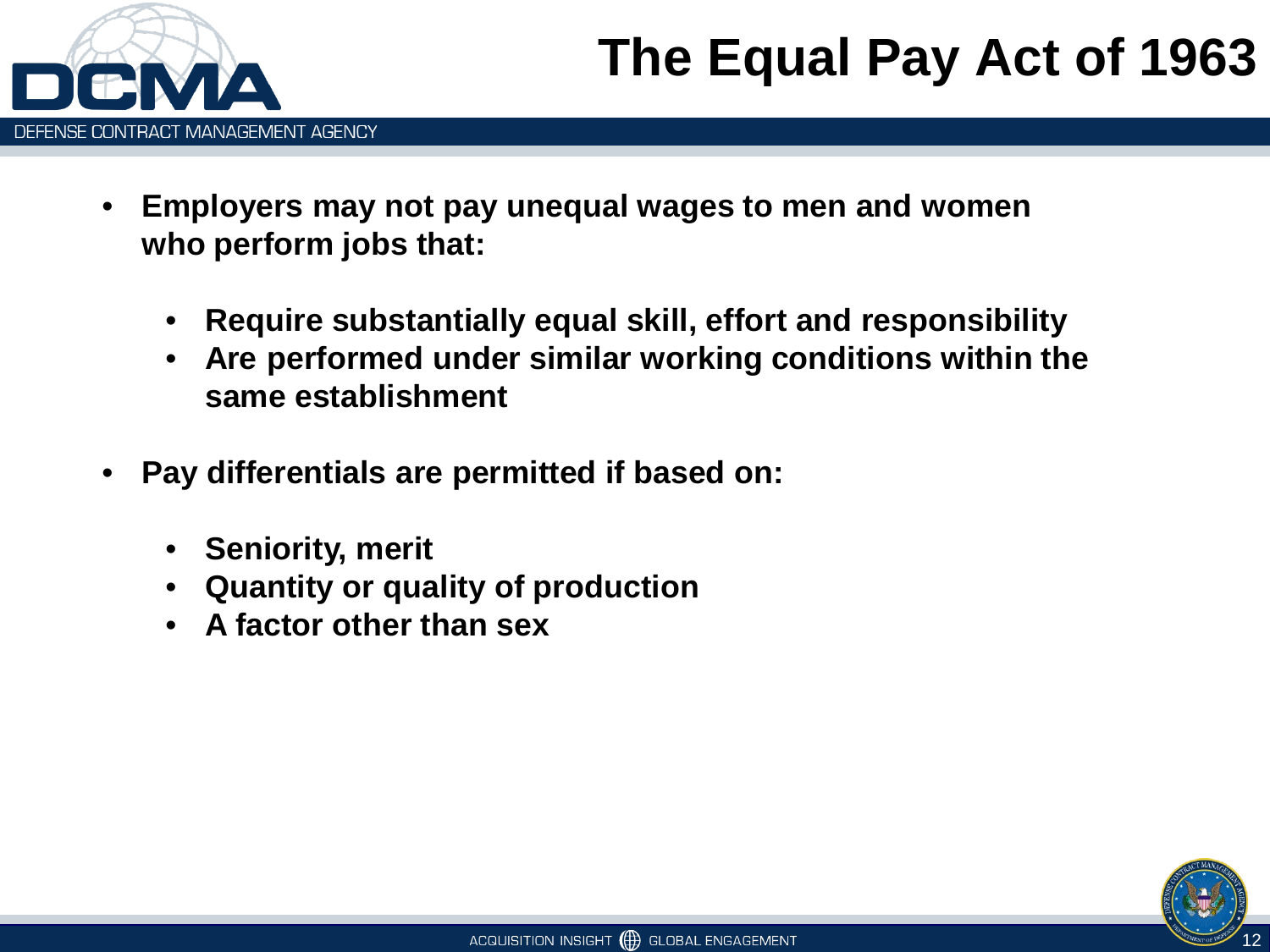

#### **Marital Status & Political Affiliation Discrimination**

- **Federal law makes it illegal to discriminate or retaliate against Federal employees because of their marital status or political affiliation**
- **Employees who believe this type of discrimination or retaliation has occurred may file a complaint with the U.S. Office of Special Counsel or the Merit Systems Protection Board**

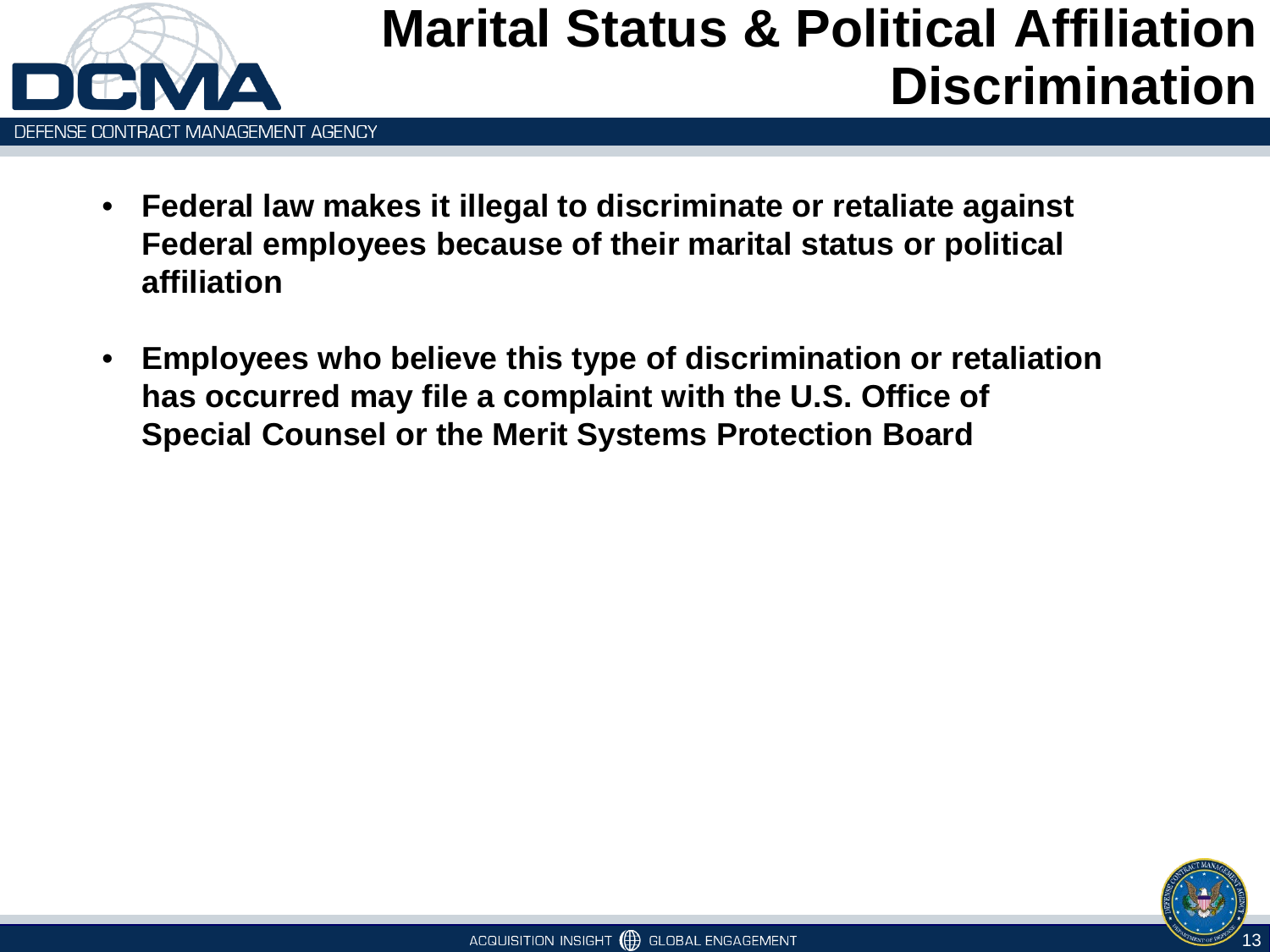

- **Employees are protected from reprisal for exercising their rights provided under Anti-Discrimination laws**
- **Protected activities include, but may not be limited to, the following:**
	- **Filing a complaint of discrimination**
	- **Requesting a reasonable accommodation**
	- **Giving evidence or testimony to an EEO Counselor, Investigator or Administrative Judge during a hearing**
	- **Representing an employee in a discrimination case**
	- **Complaining about or protesting perceived discrimination against yourself or another employee**

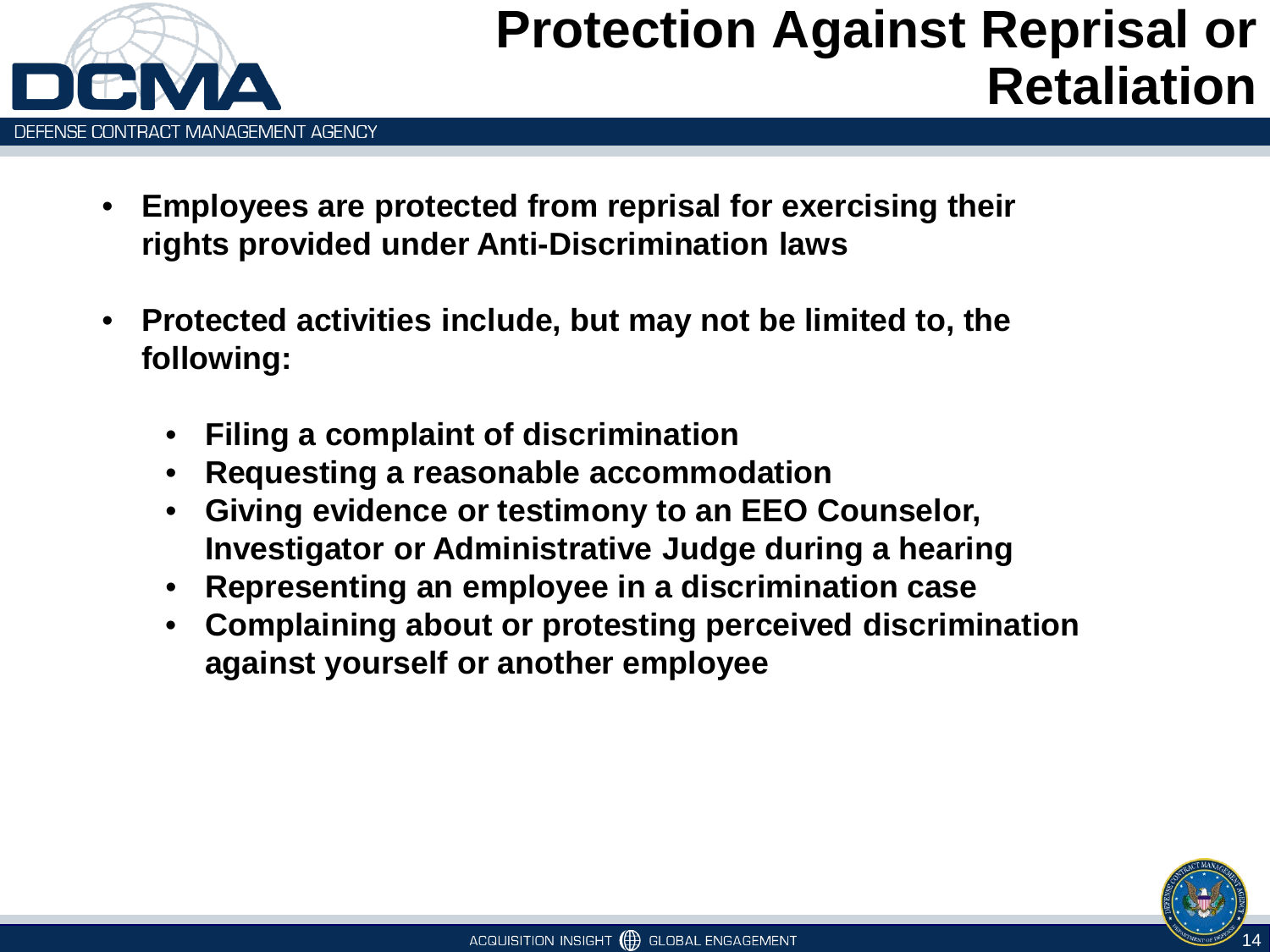

- **Employees must contact an EEO counselor within 45 calendar days from the date of the occurrence or when the employee first became aware of alleged discrimination.**
- **Employees alleging age discrimination are not required to pursue a complaint through the administrative process. They also have the option of filing in Federal District Court.**
	- **If employee elects to proceed directly to Federal District Court, he/she must give the Equal Employment Opportunity Commission notice of intent to sue within 180 calendar days of the date of the alleged discrimination.**
- **Procedures and time limits for initiating an EEO Complaint are posted or at the EEO website: <https://360.dcma.mil/directorate/DCO/SitePages/DRC.aspx>**

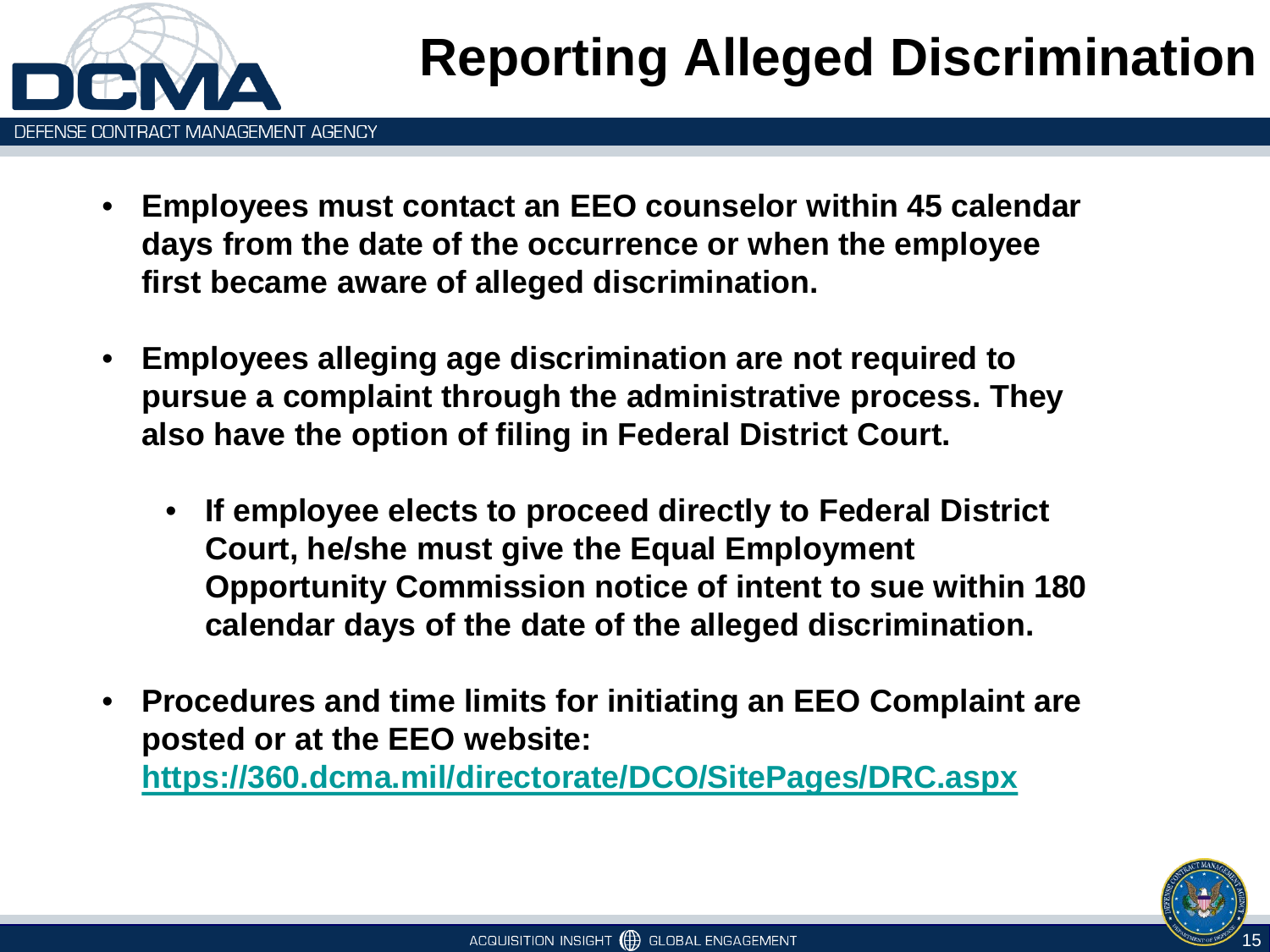

- **The EEO Counselor will try to resolve the complaint and may offer an opportunity to participate in Alternative Dispute Resolution (ADR),**
- **If complaint is not resolved, employee will be provided a Notice of Right to File an EEO Complaint**
	- **Employee must file within 15 calendar days from receipt of the Notice of Right to File or complaint may be considered untimely and could be dismissed**
- **Employees covered by the Collective Bargaining Agreement who choose to pursue a discrimination complaint under the administrative grievance process may not also pursue an EEO complaint on the same matter under Title VII law.**
	- **Consult the EEO Office for further guidance, if needed**

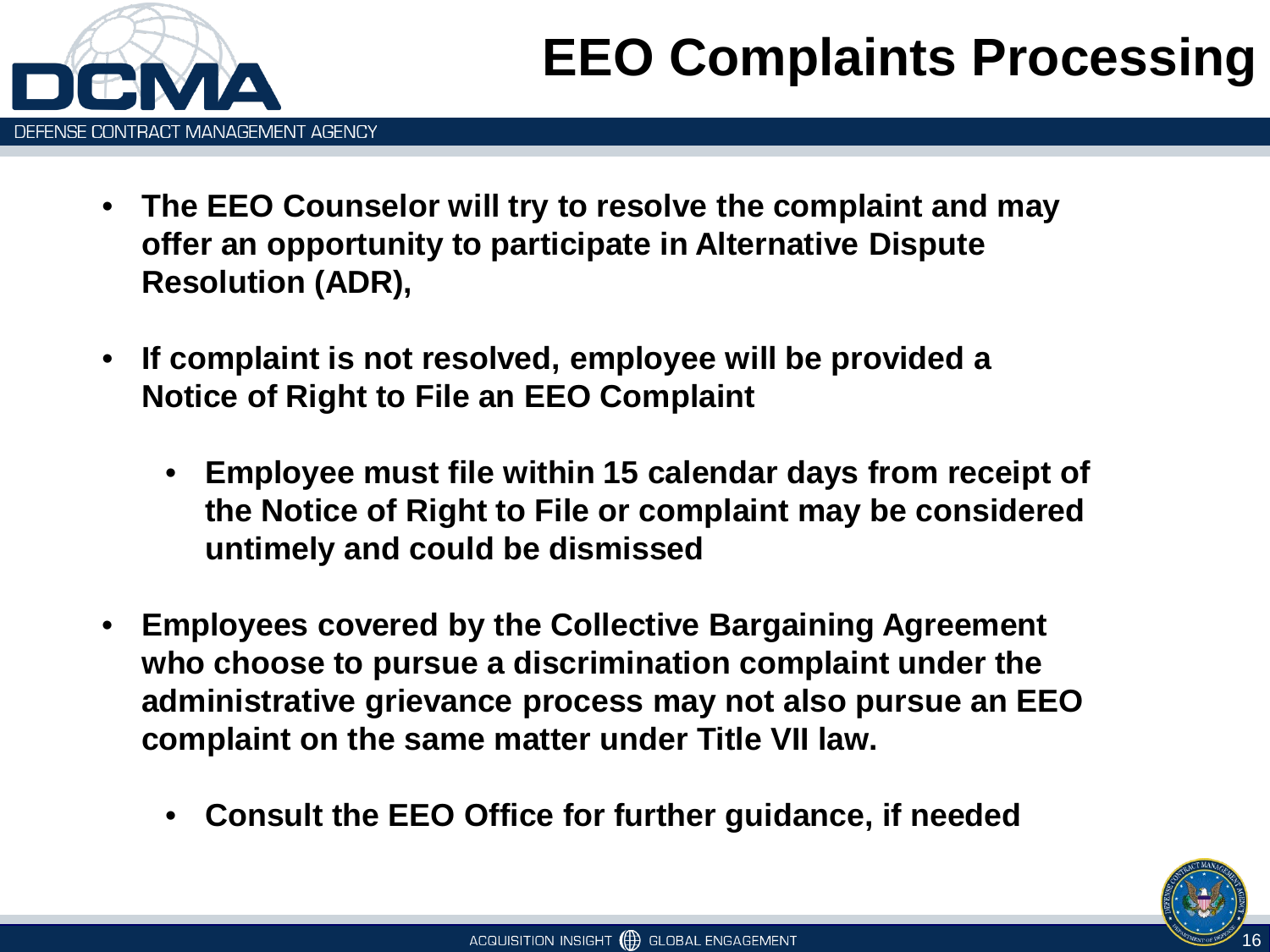

### **Timeliness**

• **Complaints must be timely or they could be dismissed. In rare cases, if sufficient reasons exist, the timeframe for contacting an EEO Counselor or filing an EEO complaint may be reconsidered as being timely based on individual circumstances.**

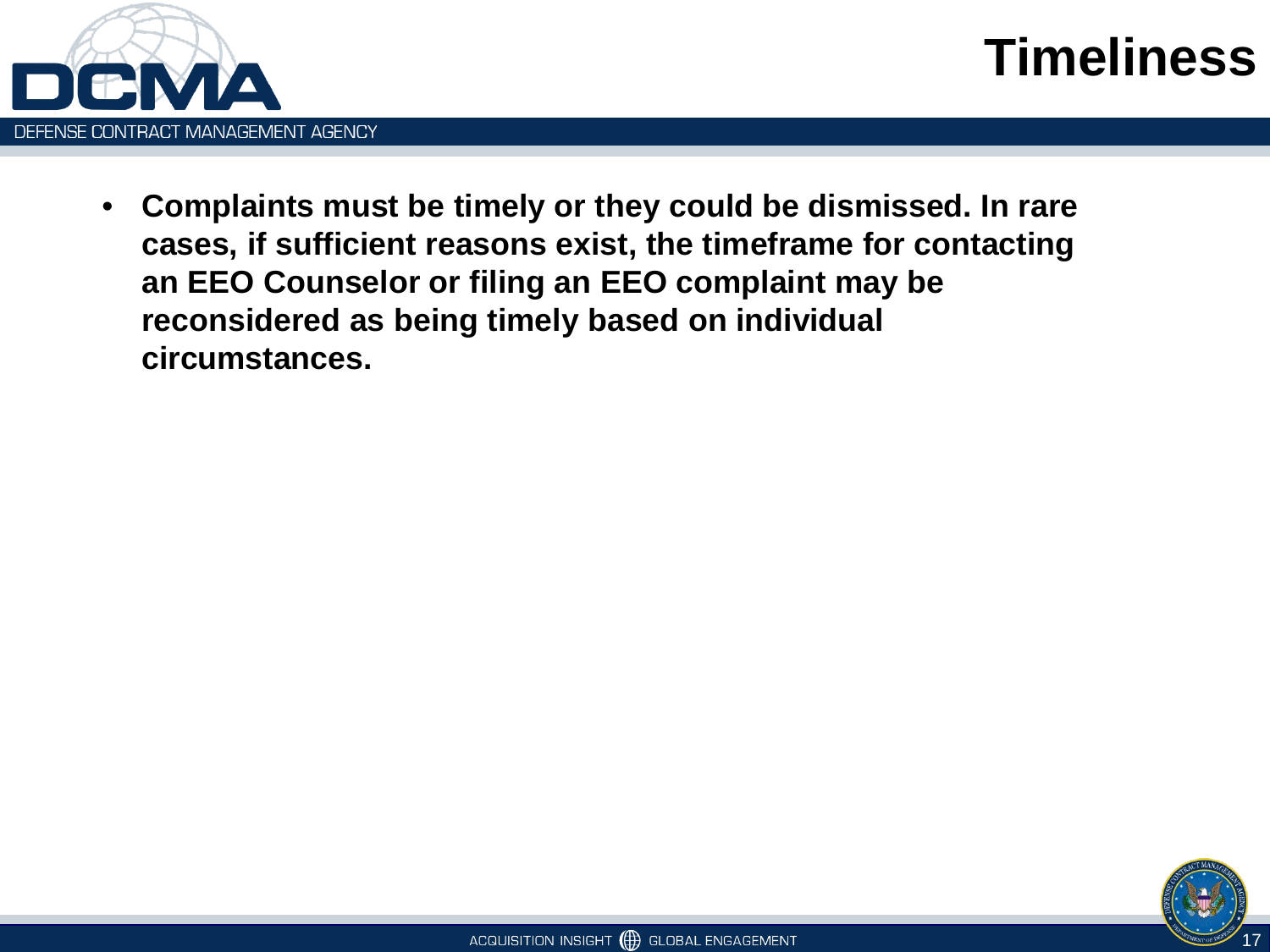

## **After a Complaint is Filed**

- **Employees are entitled to a reasonable amount of official time to prepare and present complaints alleging discrimination including:**
	- **Meeting with EEO Counselors, Investigators, Administrative Judge**
	- **Preparing for and participating in EEO hearings**
- **Official time must be approved by the employee's supervisor prior to time being taken and must be reasonable (hours vs. days)**
	- **Can be rescheduled by supervisor if mission requirements are affected**

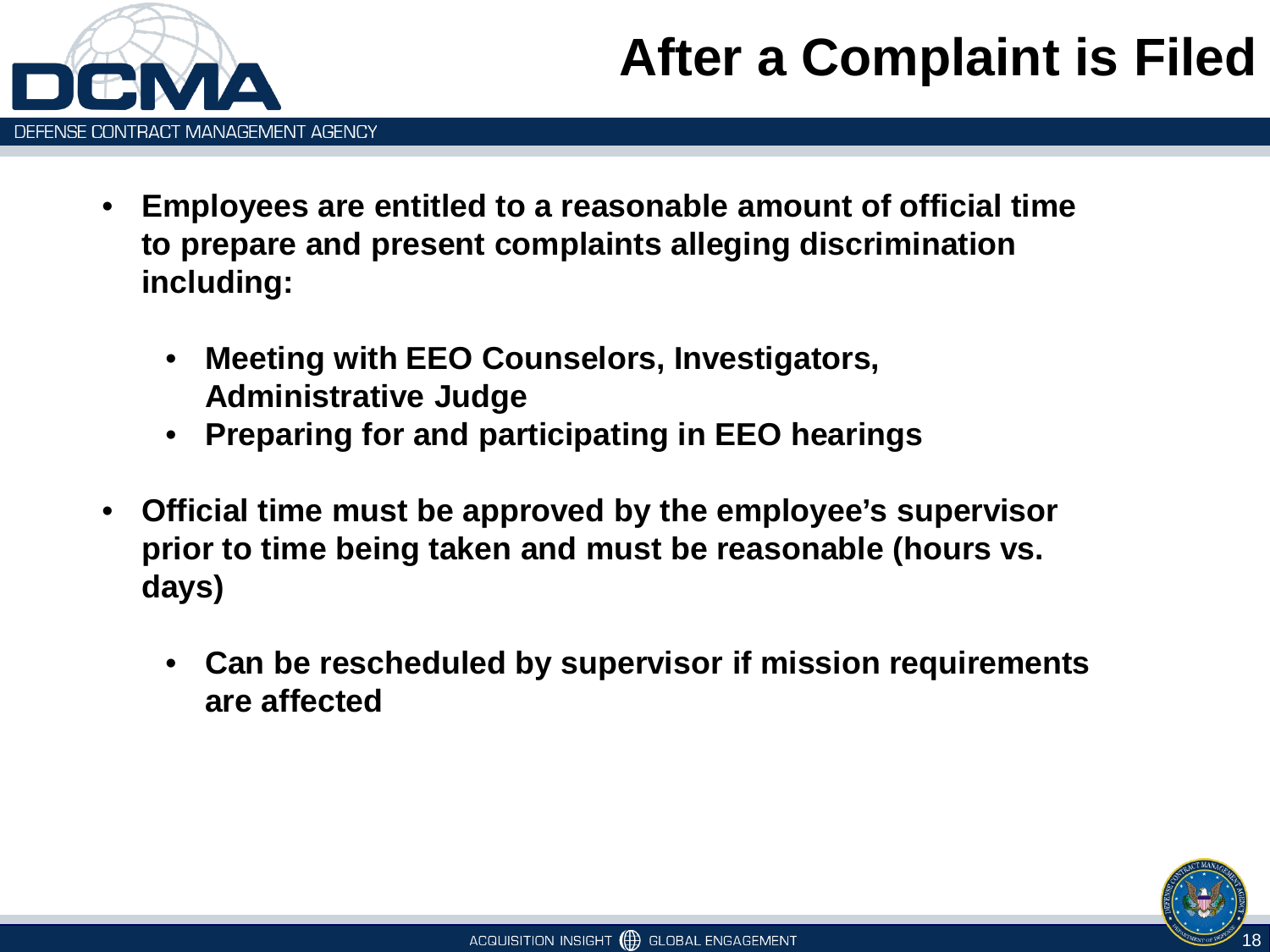

**Managers and supervisors are required to:**

- **Ensure that employees are treated fairly and equitably:**
	- **Refer to EEO's Web page: Policy Statement for EEO, available at: https://360.dcma.mil/directorate/PH-DC/DCO/SiteAssets/Policy%20Letters/DCMA%20DPS%20001%20 [Policy%20Statement%20on%20Equal%20Employment%20Opport](https://360.dcma.mil/directorate/PH-DC/DCO/SiteAssets/Policy%20Letters/DCMA%20DPS%20001%20Policy%20Statement%20on%20Equal%20Employment%20Opportunity%20-EEO%20Signed.pdf) unity%20-EEO%20Signed.pdf**
- **Ensure employees are not subjected to harassment or a hostile work environment based on their race, color, national origin, sex, age, disability, sexual preference, marital or parental status genetic predisposition, political affiliation or reprisal**
- **Take immediate and appropriate corrective action on all complaints of harassment**
- **Ensure that there are legitimate, non-discriminatory reasons for personnel actions taken**

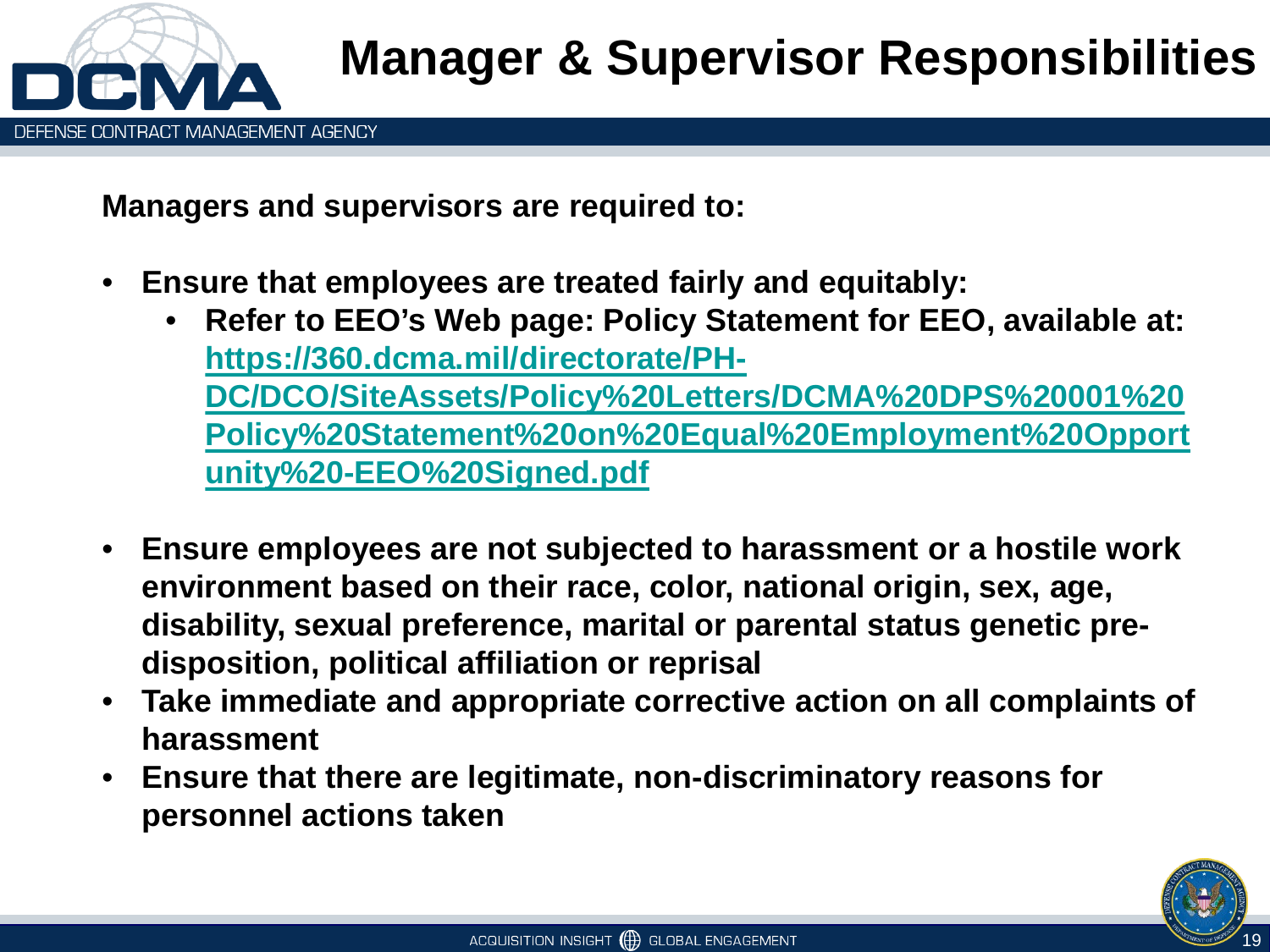

## **Manager/Supervisor Responsibilities**

- **Provide reasonable accommodation to individuals with disabilities**
- **Disclose medical information only to those with a need to know and keep medical information separate from personnel files**
- **Arrange for a reasonable amount of official time for employees who request time to work on EEO complaints**
- **Cooperate with EEO Counselors, Investigators and Administrative Judges**

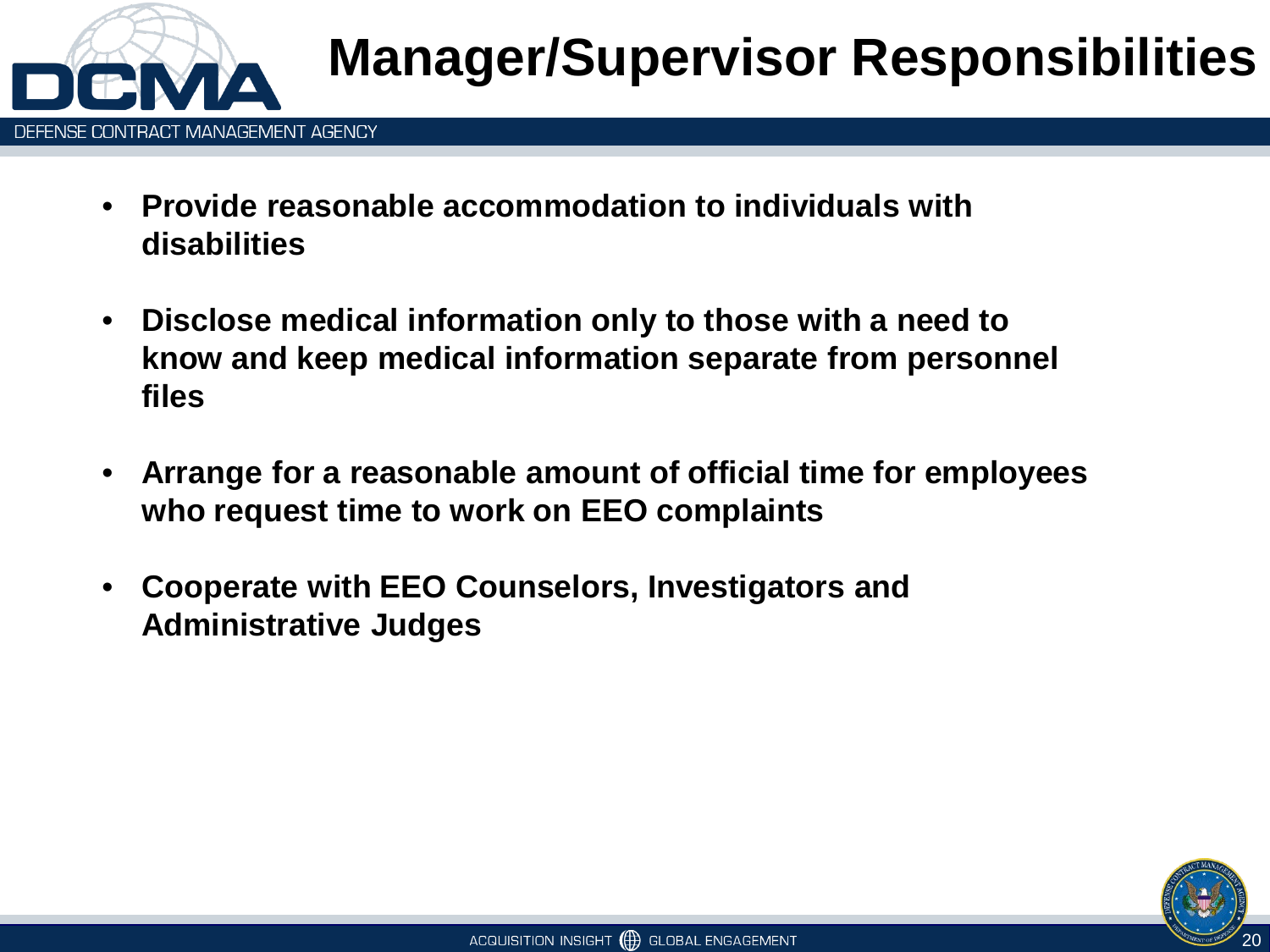

- **Whistleblower Protection Act, 5 U.S.C § 2302(b)(8), prohibits federal agency retaliation against employees or applicants who disclose:**
	- **Violations of law, rule or regulation**
	- **Gross mismanagement or gross waste of funds**
	- **Abuse of authority**
	- **Substantial and specific danger to public health or safety**
- **If disclosure is barred by law, or information is required by Executive Order to be kept secret in the interest of national defense or conduct of foreign affairs, then employees are only protected if disclosure is made to the Office of Special Counsel, IG, or Agency designee (e.g., DCMA Ombudsman); improper disclosures of protected information may result in discipline and/or prosecution.**
- **Employees may disclose matters related or unrelated to their jobs, but routine or required disclosures made as a part of an employee's job duties are not protected as whistleblowing activity.**

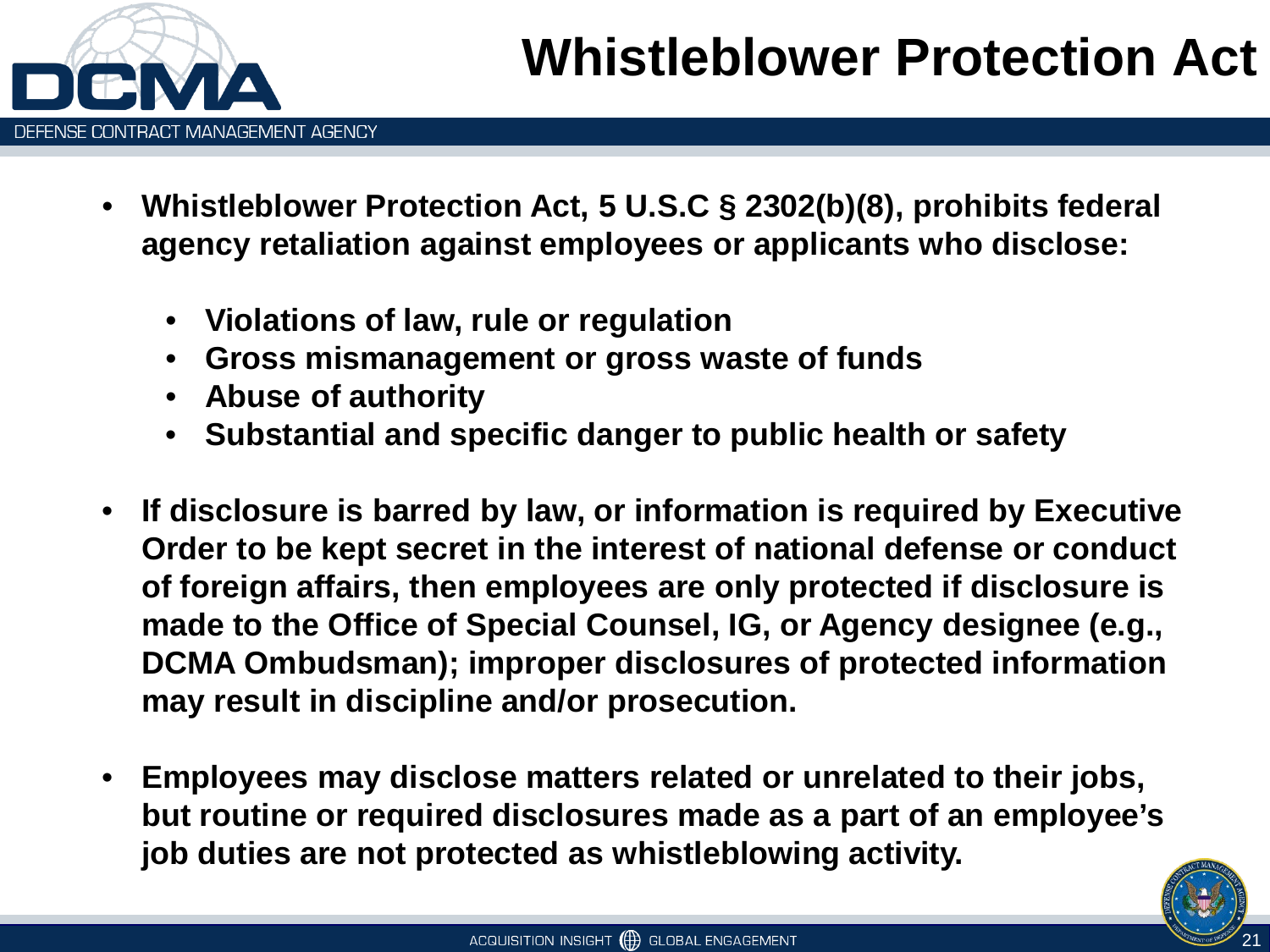

- **Managers/supervisors may not take (or threaten) personnel actions against employees or fail (or threaten to fail) to take actions in favor of employees, who make disclosures covered by the Act.**
- **If the personnel action is within the Merit System Protection Board's (MSPB) jurisdiction, employee may file a complaint with the Office of the Special Counsel (OSC) before filing an appeal with the MSPB or may go directly to MSPB with an appeal.**
- **MSPB appeals must be filed no later than 30 calendar days after the effective date of action being appealed or 30 calendar days after receipt of the agency's personnel action decision, whichever is later.**
- **If the personnel action does not fall under MSPB jurisdiction, appellant must first file a complaint with OSC before filing an appeal with MSPB.**

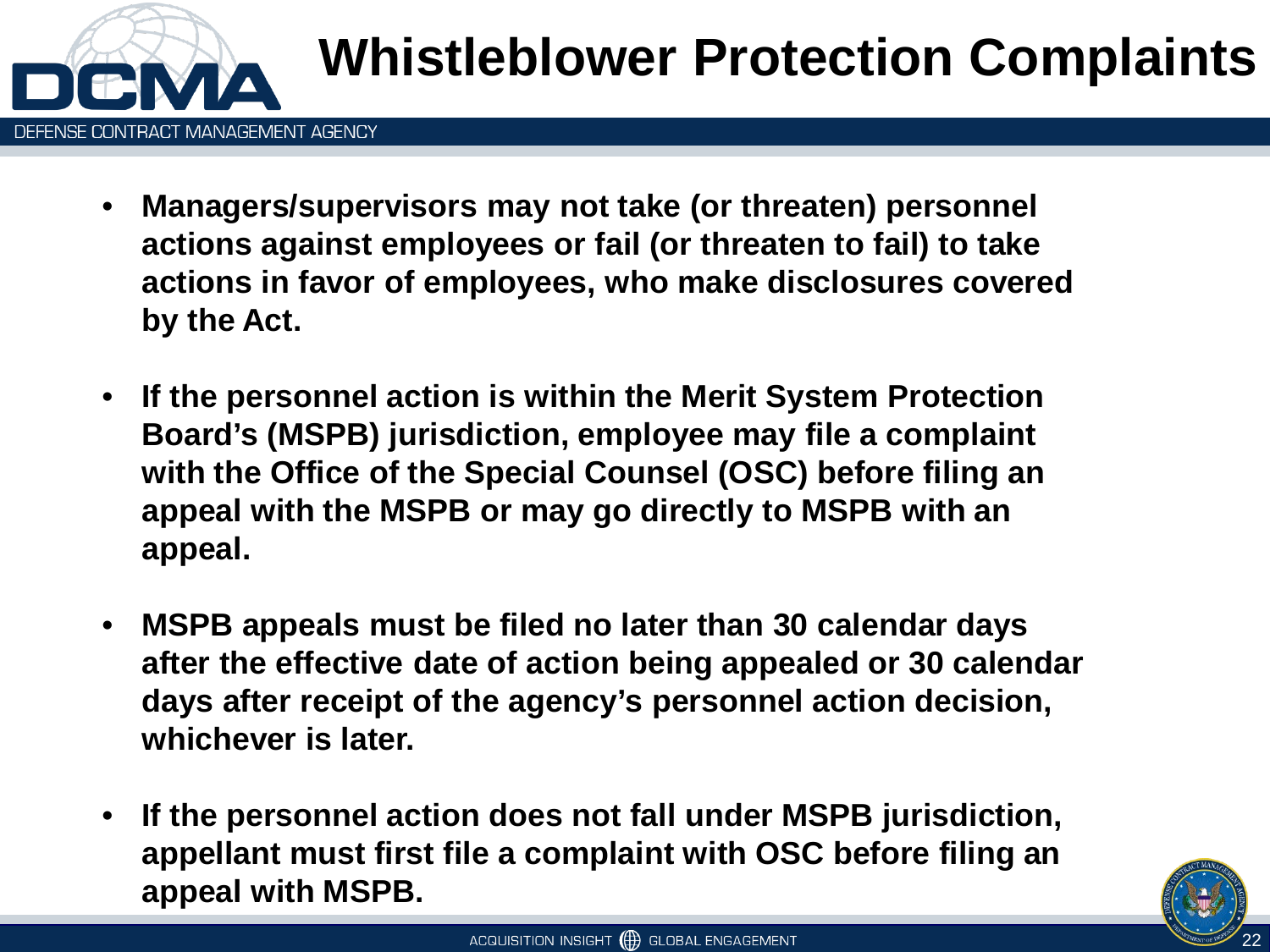

## **Where Do I Go For More Information?**

- **For questions about Anti-Discrimination laws, your rights or to report suspected discrimination contact your EEO Office:**
- **Ms. Linda N. Galimore, Director, Equal Employment Opportunity (804) 734-2526**
- **Mr. Ozie Bradford, EEO Manager, Affirmative Employment Program and Compliance Branch (804) 734-0802**
- **For additional information about antidiscrimination laws, policies, procedures and whistleblower protections:**
	- **DCMA EEO: <https://360.dcma.mil/directorate/dco/SitePages/Home.aspx>**
	- **Equal Employment Opportunity Commission: <http://eeoc.gov/employees/>**
	- **Office of Special Counsel (whistleblower info): [http://www.osc.gov](http://www.osc.gov/)**

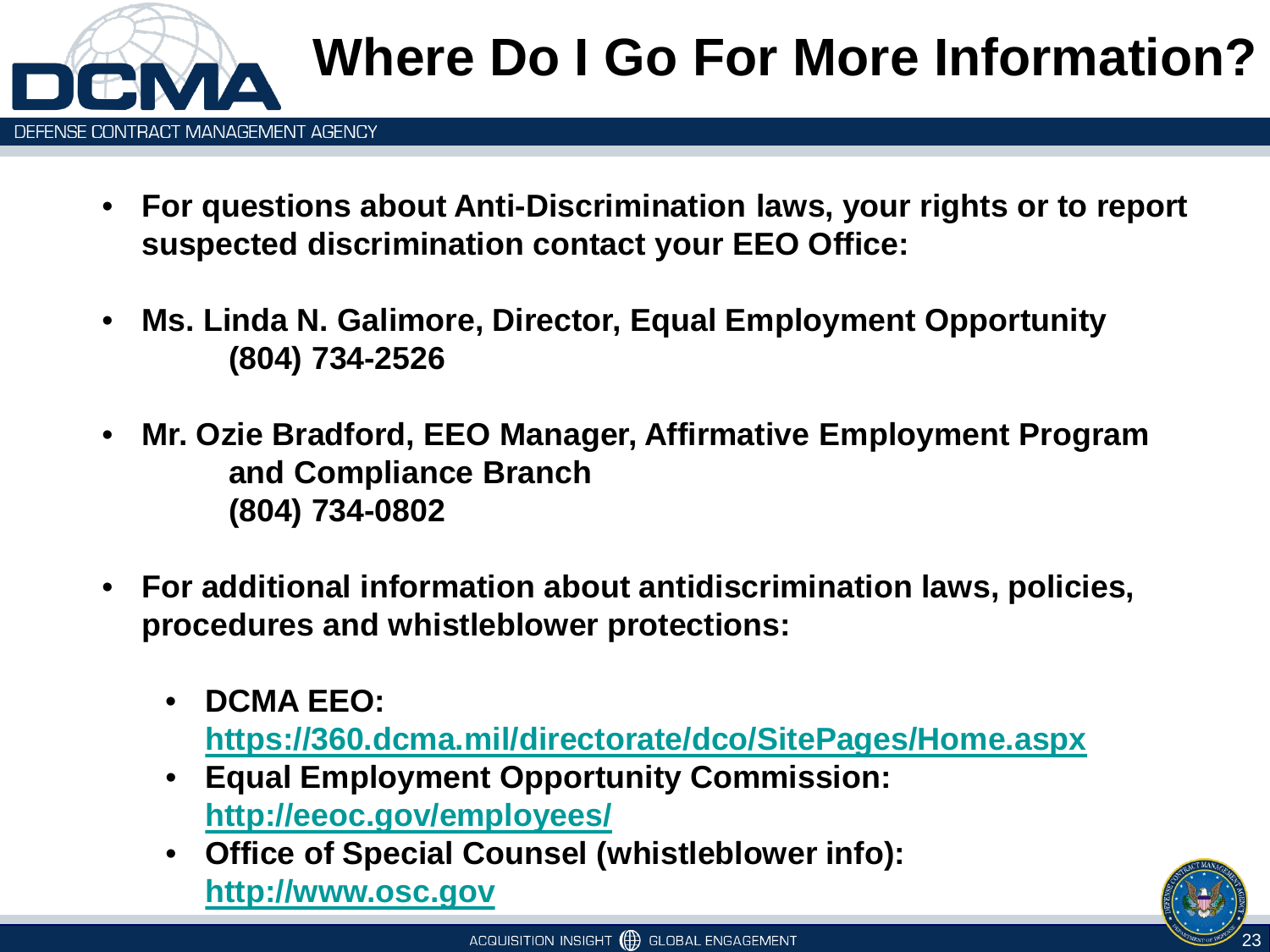

**Administrative Matters:**

- **Your No FEAR Act Training PLAS codes:**
	- **Process Code: IHC04**
- **Print copies of the Certificate of Completion (slide 25) and provide it to your:**
	- **Supervisor**
	- **Training Coordinator**